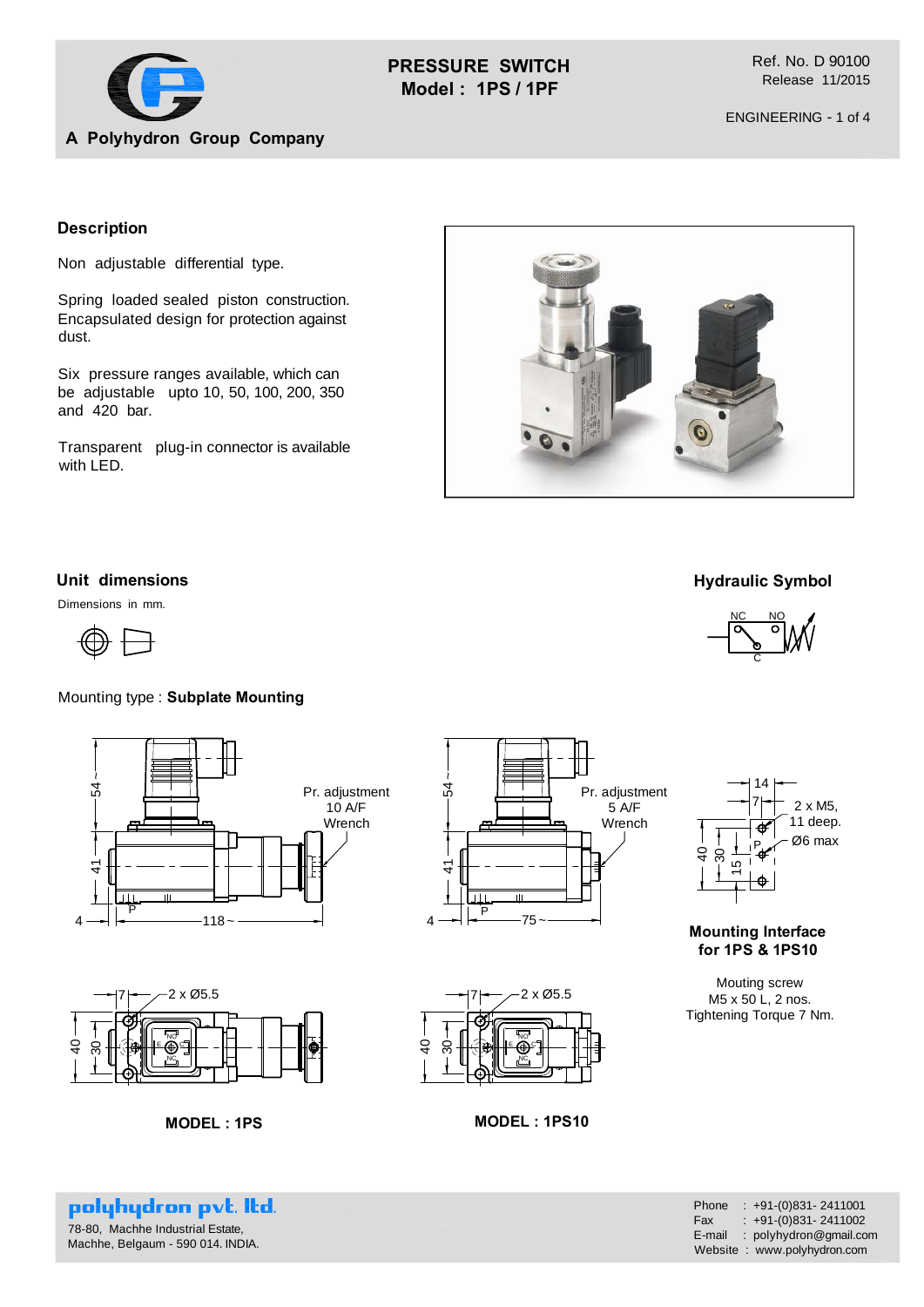

#### Mounting type : **Face Mounting**



## **Technical Specifications**

|                                 | Spring loaded sealed piston type.                     |     |                   |     |     |
|---------------------------------|-------------------------------------------------------|-----|-------------------|-----|-----|
|                                 | Subplate mounting.                                    |     |                   |     |     |
|                                 | Factory standard.                                     |     |                   |     |     |
|                                 | optional.                                             |     |                   |     |     |
| Hydraulic medium                | Mineral oil.                                          |     |                   |     |     |
|                                 | 10 $c$ St to 100 $c$ st.                              |     |                   |     |     |
| Oil cleanliness requirement     | As per ISO 4406 Code 20/18/15 or better.              |     |                   |     |     |
| Max operating pressure          | Refer Table no 1.                                     |     |                   |     |     |
| Pressure range available        | Adjustable upto 10, 50, 100, 200, 350 and 420 bar.    |     |                   |     |     |
| Switching pressure differential | Refer graph.                                          |     |                   |     |     |
| Switching Frequency             | 80 Cycles / min.                                      |     |                   |     |     |
|                                 | 1 million cycles minimum.                             |     |                   |     |     |
|                                 | UL / C - UL rating  6A, 125 / 250 VAC.                |     |                   |     |     |
|                                 | EN / EC rating $6(3)A$ , 250 V ~ 5E4 T85, µ approved. |     |                   |     |     |
| Electrical connector            | Plug - in connector conforms to DIN 43650, ISO 4400.  |     |                   |     |     |
|                                 | Pressure Switch                                       | 1PS | 1PS <sub>10</sub> | 1PF | 1 F |
|                                 |                                                       |     |                   |     |     |

|          | PS10        |            |            |
|----------|-------------|------------|------------|
| 0.43 kg. | 0.37<br>kg. | $0.41$ kg. | $0.35$ kg. |

 Subplate......................... 0.125 kg. Table No. 1

Pressure Setting (bar )...................

| Model       |         | Increasing pr. |     | Decreasing pr. |     | Operting pr. |
|-------------|---------|----------------|-----|----------------|-----|--------------|
|             |         | min            | max | min            | max | max          |
| 1PS10/1PF10 | $1P*10$ | 4              | 10  | 2.5            | 7   | 100          |
| 1PS/1PF     | 1P*50   | 8              | 50  | 5              | 44  | 420          |
|             | 1P*100  | 14             | 100 | 10             | 90  |              |
|             | 1P*200  | 20             | 200 | 15             | 185 |              |
|             | 1P*350  | 25             | 350 | 20             | 330 |              |
|             | 1P*420  | 28             | 420 | 22             | 390 |              |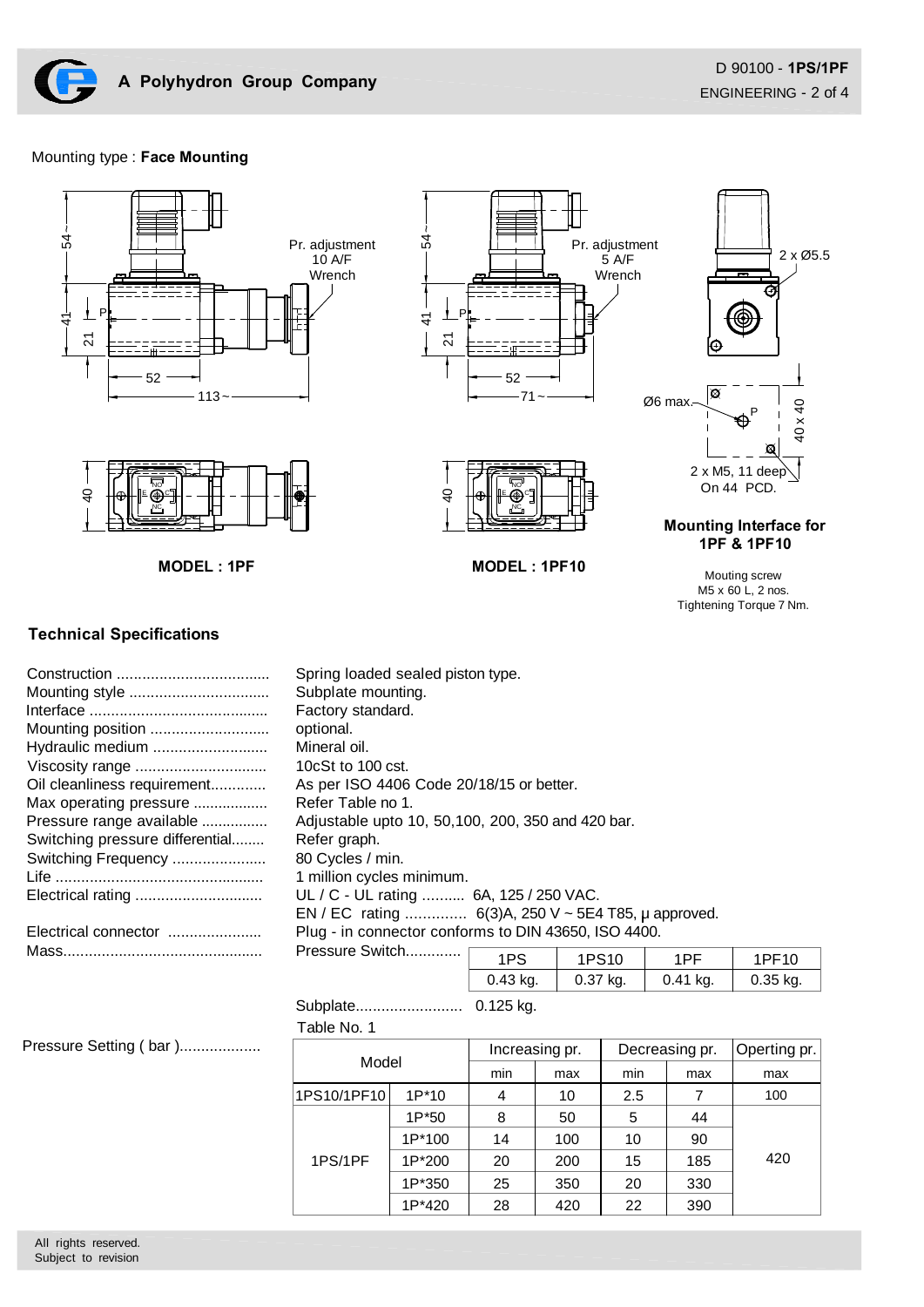

#### **Subplate 1PS / 1PS10** Ordering code : **1SPSG02**



#### **Ordering code**



NOTE : Subplate to be ordered separately ( refer subplate ordering code above ).